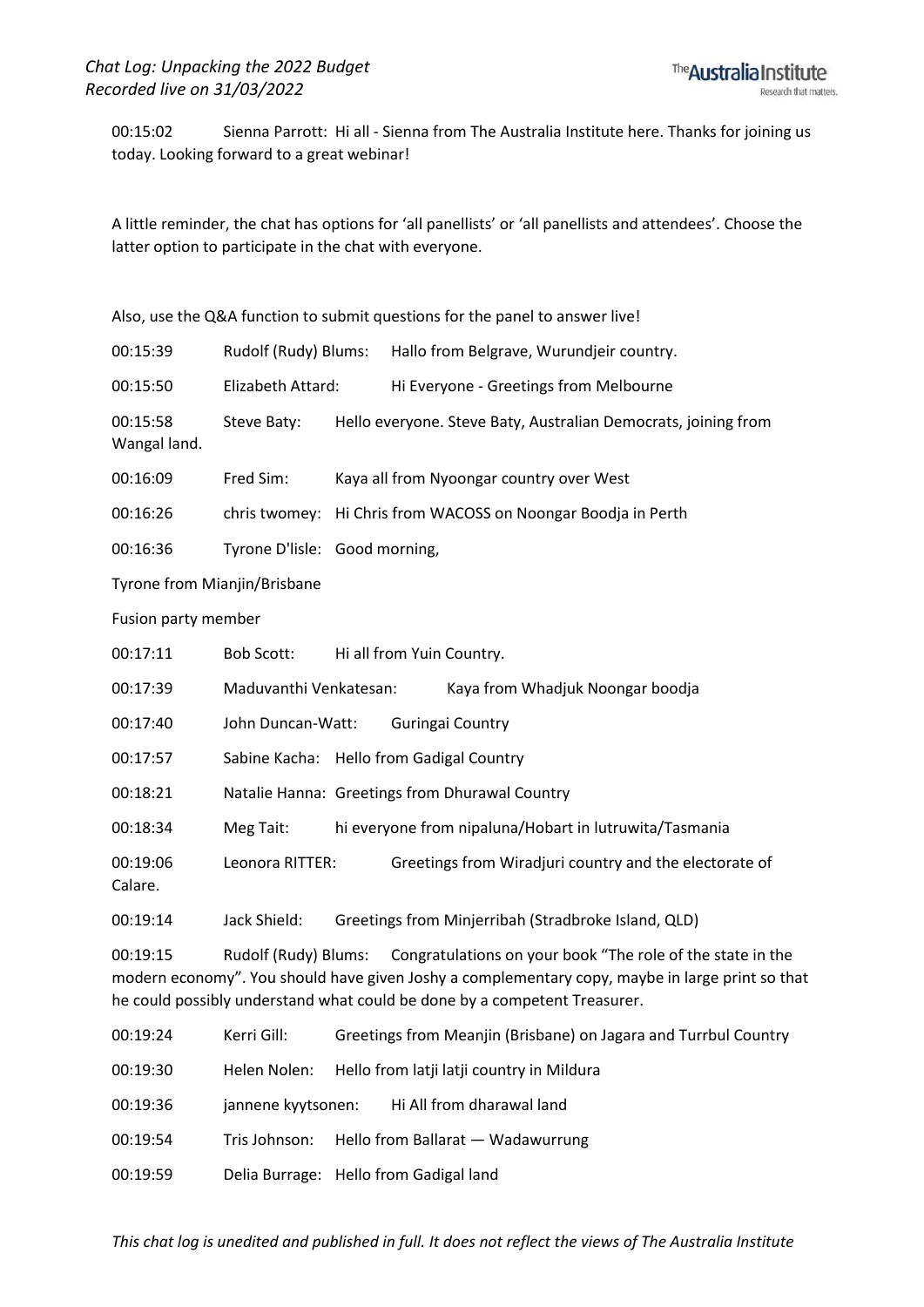## *Chat Log: Unpacking the 2022 Budget Recorded live on 31/03/2022*



00:20:28 Mike Aubrey: Gadigal Country..yeah

00:20:43 Stephen Young:Hi from Dharawal country Wollongong

00:21:30 Ann Burns: Hi from Gundungarra country - Moss Vale NSW

00:21:39 Ken Sampson: Hi from Dandenong, The City of Greater Dandenong respectfully acknowledges the Traditional Owners of the land that makes up the Greater Dandenong Green Wedge, being the Wurundjeri, Bunurong and Boon Wurrung, their spirits and ancestors.

00:21:44 Leonora RITTER: So, not so much a budget as an election strategy?

00:21:54 Robyn Kerr: Greetings from Robyn on Nyoongar Boodja, Boorloo-Perth

00:22:18 Anssi Paatero: Greetings, also from Gadigal Country of the Eora nation

00:22:31 Virginia Mansel Lees: Hello from Waveroo and Dudahoroa country

00:23:00 Ros Hart: Joining you from Dja Dja Wurrung county.

00:23:06 Amy Brumby: Hello from Hobart on Muwinina land

00:23:17 Maduvanthi Venkatesan: Here here

00:23:24 jannene kyytsonen: Bring on the Independents and focused issues based voting agendas

00:23:28 Sue Tilley: Hi everyone, Sue Tilley from SACOSS on Kaurna Country

00:26:06 Sabine Kacha: There's been a housing crisis in remote NT First Nations communities for decades, exacerbated now by the pandemic. A great article at https://www.abc.net.au/news/2022-03-19/remote-housing-homelands-funding-ntcovid/100683370 What can be done so that the federal budget will include funding for housing in remote First Nations communities?

00:28:10 jannene kyytsonen: @Sabine Kacha, some entrepreneurs are going to sell renewable power to SE Asia and are looking for land for solar farms, perhaps some rent/ housing deals are possible?

00:30:12 Sabine Kacha: I think the fundamental problem is the lack of funding for First Nations people on the ground.

00:31:00 David Garrick: Hey, that's a chaser joke

00:31:30 Leonora RITTER: "No bread? Let them eat cake".

00:31:37 Sabine Kacha: Next Wed, 6 April, 7pm AEST there'll be a free Online Forum about human rights for First Nations People in the NT, Fracking, Housing and more, for more info, please see https://www.eventbrite.com.au/e/the-intervention-will-it-end-tickets-276026060377?

00:31:51 Melissa Hoile: "Choice" - a feel good term used to disguise systemic inequality

00:31:56 Jasper Last: great, so low income earners have to work for the next 50 years to own their house

00:32:40 Richard Glover: Good day from Thailand, I will be back in OZ in the week preceding the Morrison/Barnaby/Dutton Judgement Day as it is vital that we do everything we can to help

*This chat log is unedited and published in full. It does not reflect the views of The Australia Institute*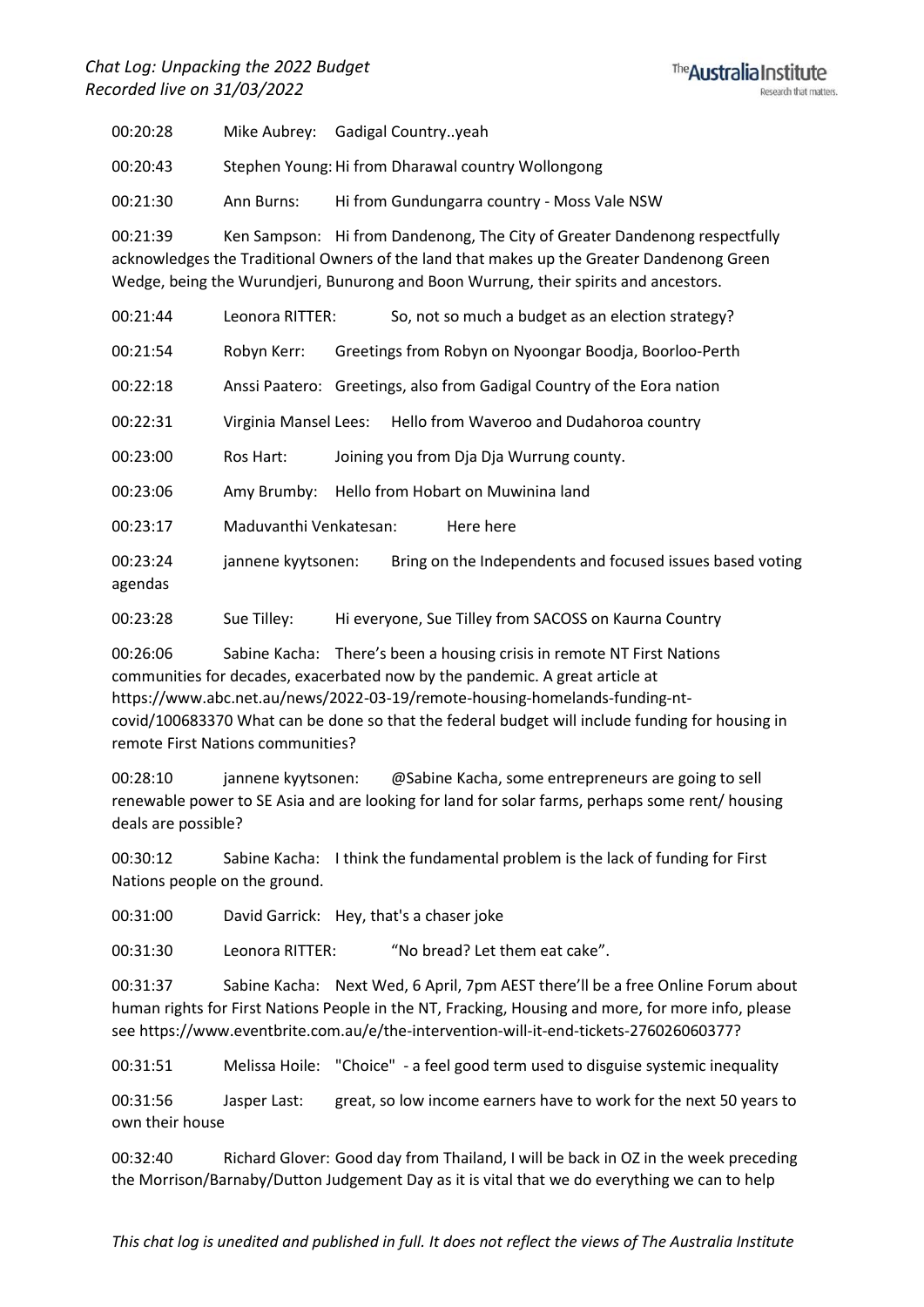them out the door (may they appreciate their wasted opportunities and be in Opposition!). Go well and have a great day, Richard.

00:32:53 Fred Sim: Well said, Matt!!! Smaller deposit also increases risk for the home buyer. Building a bubble. Increase interest rates, house prices will fall

00:33:34 Bill O'Connell: Simply because they are ideologically opposed to poor and working class per se. Let's be clear.

00:33:57 Rudolf (Rudy) Blums: Richard Dennis has interesting discussion about housing in his book. Worth a read. Makes sense & it's been done before. Just needs a "government" to view their responsibility from a different perspective.

00:34:01 susan doel: Access to housing is also about access to loans. The 20% deposit requirement is onerous for most people and s a significant barrier for many people who service long term and high rental repayments but cannot access similar long term loans

00:34:08 Ann Burns: good ideas Richard Glover  $\odot$ 

00:34:09 Deborah Biber: Well said Richard Glover.

00:34:29 Fred Sim: My accountant bro in law was saying Inflation in Aus consists 25% housing, America 35%. Inflation is skewed

00:34:36 David Karr: The solution to make housing more affordable is to move to a system where LAND IS LEASED for a period say 49years. The lease can be transferred/sold as well as the house on it. Messing with assistance interest rates will NOT SOLVE THE ISSUE

00:34:43 Cate Cooper: How about social housing for renters? Many countries have a much higher proportion of renters than Australia

00:35:13 Kathleen Davies: To me this budget is nothing more than shameful, shortterm electoral bribery....

00:35:22 Cate Cooper: Why do we treat housing like a commodity?

00:35:38 PAULINE ROBERTS: Totally agree Kathleen

00:36:22 jannene kyytsonen: The gift of diminished union representation, decline of community cohesion and social progression as we fight individually for a better life rather than as a society!

00:36:37 Cate Cooper: The gov can increase the minimum wage by at least 5%. it just won't

00:36:40 David Garrick: Maybe Retail and Hospo Penalty Rate abolition wasn't a good thing...

00:37:04 Zach Ginns: It's fine for housing to be a commodity (with some bells and whistles attached for potential market failures) - but it should not be an ASSET

00:37:09 Delia Burrage: Wage growth estimates over last 10 years have all been wrong

00:37:39 jannene kyytsonen: So agree that it is a spurious number debate rather than outcome focused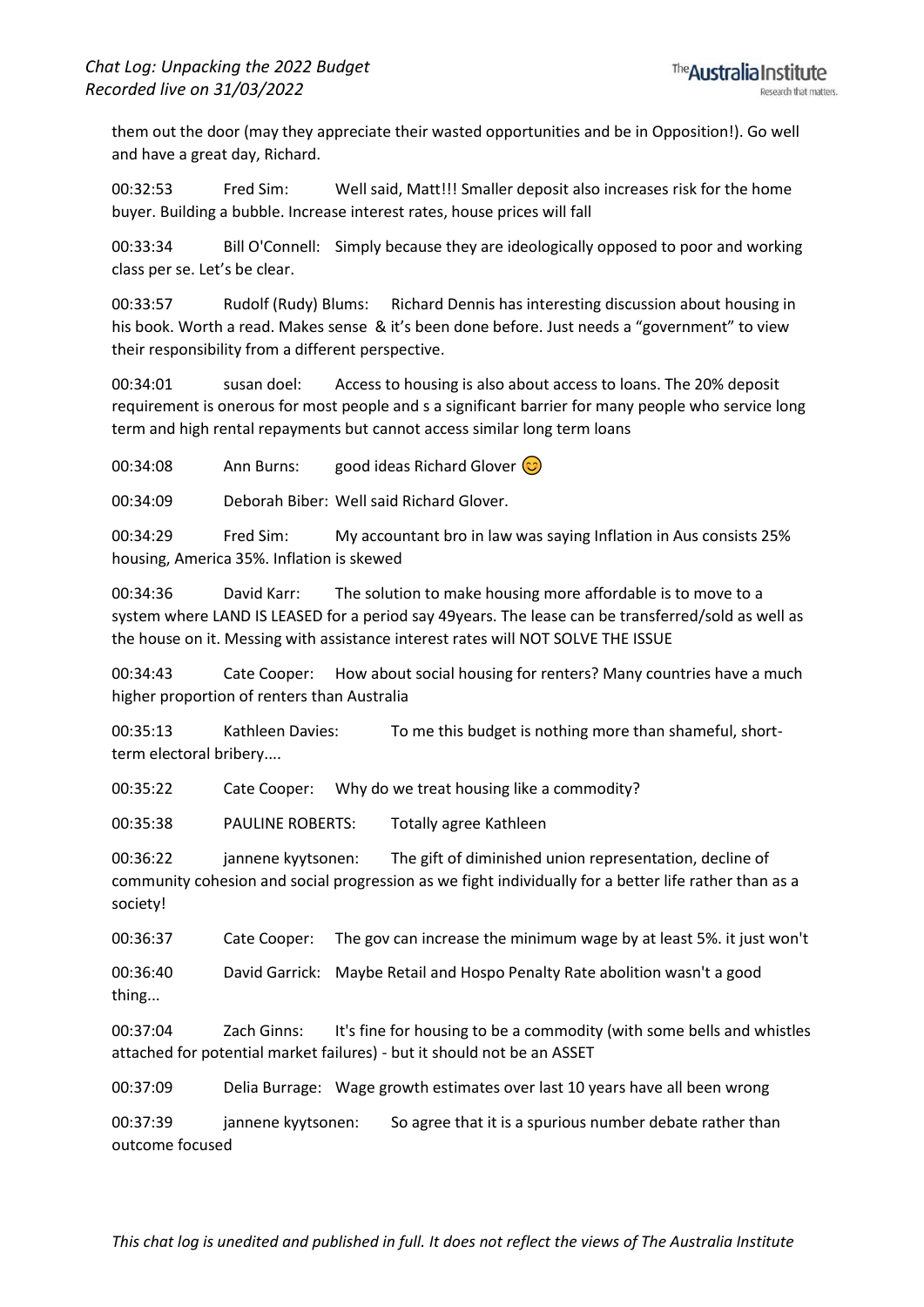00:37:50 Cate Cooper: If the minimum wage and the jobseeker allowance were increased, wages would have to increase to keep people in the job market

| 00:37:59<br>any                    | Amy Brumby:   | Oh the great unemployment rate - skewed stats if ever there were                      |
|------------------------------------|---------------|---------------------------------------------------------------------------------------|
| 00:38:28<br>atm                    |               | David Garrick: Turns out full employment is the only thing that can increase wages    |
| 00:38:42                           | Cate Cooper:  | That's not true David                                                                 |
| 00:38:55                           | Jasper Last:  | trickle up economics                                                                  |
| 00:39:02                           | Cate Cooper:  | Workers still need to be able to bargain collectively                                 |
| 00:39:03                           | Helen Polzin: | I'd like to see that graph                                                            |
| 00:39:41<br>they'll be saying next |               | David Garrick: I was being a little facetious in that last comment, as in that's what |

00:39:47 Delia Burrage: See graph "Wage rises predicted that failed to arrive"

https://www.theguardian.com/australia-news/grogonomics/2022/mar/29/australia-federal-budget-2022-six-graphs-you-need-to-see-greg-jericho

00:39:48 Michael Kennedy: Good comment Rudy. Thanks Panel for your comments, especially Richard's on the fallacy of the abuse of the word "choice". This debate is exposing the budget as a 'short term no plan' attempt to sway marginal electorates. I think most voters will see through that, as I hear from residents around here at Pipers Creek in central Victoria.

00:39:51 Peter Usher: Suggest people read Michael Pascoe's article in The New Daily, published today.

00:39:52 Cate Cooper: Apologies David

00:40:01 David Garrick: Np Cate

00:40:13 Elizabeth Attard: Paul Keating stated in his response to the LNP fighting the increase in Statutory Super Guarantee payment that in fact productivity had increased by 10% over the previous decade yet NO increase in wages and that the increase in this Stat Guarantee Super payment had been well and truly already paid for and all the benefit over that period was in favour of employers only ....thanks to his input this Super payment was then increased as previously planned.

00:40:29 Nora Gainey: To state the obvious

If we want people in houses, we need to NOT use housing for gaining wealth. People need shelter. People want wealth. To me need has priority over wants.

| 00:41:05 | Cate Cooper: Agree Nora |                                           |
|----------|-------------------------|-------------------------------------------|
| 00:41:44 | Suzanne Rogers:         | Want a government that governs not bribes |
| 00:41:59 |                         | Amy Brumby: The tradies need their ute's! |

*This chat log is unedited and published in full. It does not reflect the views of The Australia Institute*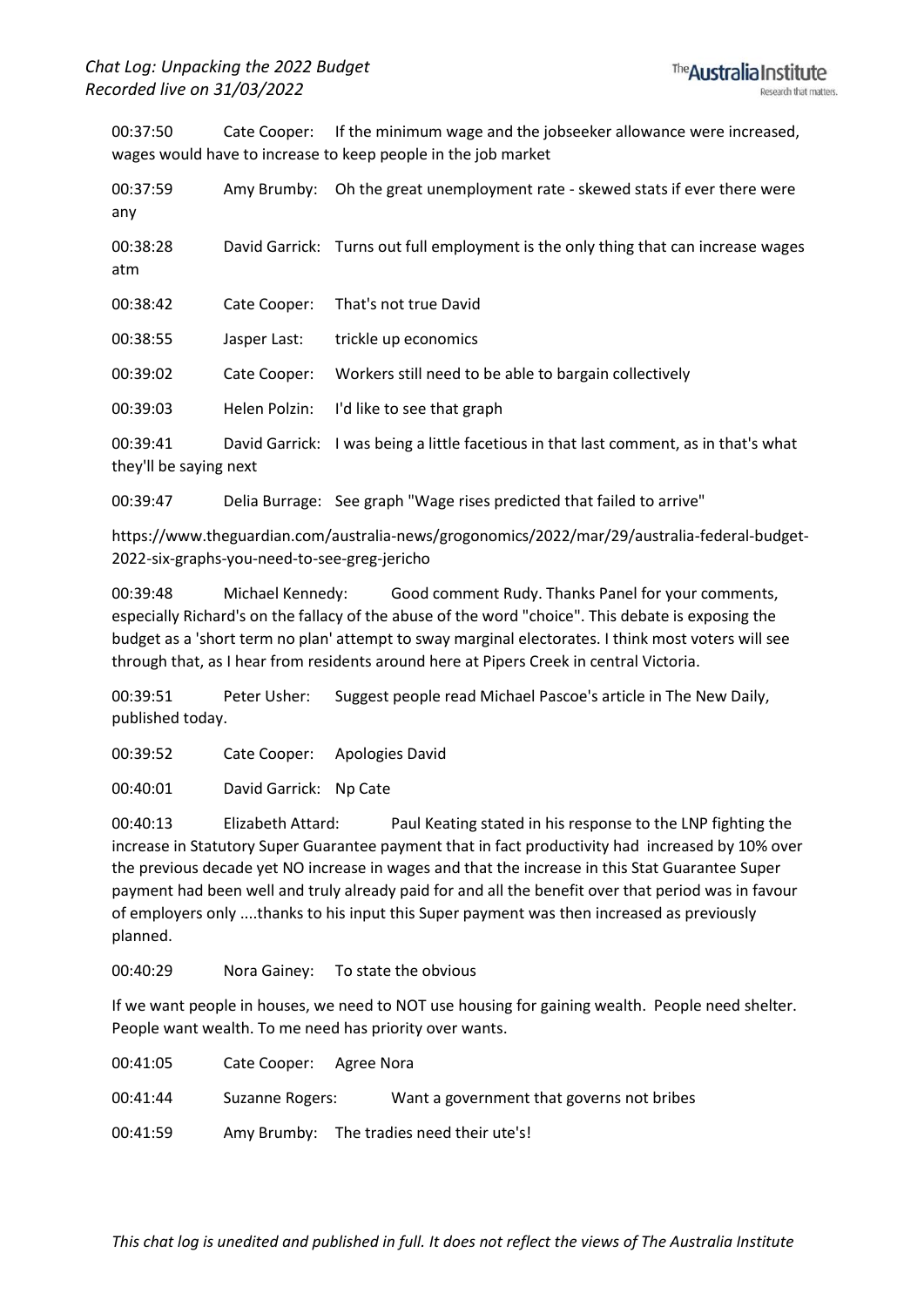00:42:12 David Karr: Can we not solve the issue of high house prices by moving to process where LAND IS LEASED for a period say 49 years which is transferrable.

00:42:15 Jon Knight: But the weekend?

00:42:19 Eva Johnstone: I'm disgusted that there aren't any policies to reduce greenhouse gas emissions, as though the record floods, rising seas and wild fires don''t exist. And what about the poor workers in the fossil fuel industry who have no transition to sustainable industry work!

00:42:35 Cate Cooper: Social housing for renters and a review of tenancy laws would go a long way to making the housing situation more affordable. more renters in social housing, less in private rentals, less 5th and 6th investment sproperties

00:42:48 Lydia Kinda: I agree, don't use housing to gain wealth, we need families in houses not on the streets. We housed the homeless over Covid, we need to do permanent solution.

00:42:48 Leonora RITTER: Agree Suzanne, but in order to govern it has to be comprised of competent MPs!

00:42:52 Kathleen Davies: Cutting fuel excise is another epic fail on EV policy....this is worse than the 'worst EV policy in the world' from Vic EV tax!

00:42:53 Jon Knight: Kathleen has asked a great follow up on EV's in the Q&A window ;)

00:43:27 Kathleen Davies: Thanks Jon :)

00:43:54 chris twomey: A public transport cut would have been a smarter move

00:44:34 jannene kyytsonen: Would love to see more spider chart representation of primal issues, to monitor when they are getting out of balance instead of bouncing from issue to issue.

00:44:54 Maduvanthi Venkatesan: +++ Janette

00:45:03 Suzanne Rogers: Sadly - government has just become to lazy. More interested in keeping their job than doing it.

00:45:26 Maduvanthi Venkatesan: I wish there was live tracker of budget promises against budget spending, and also compared to what the actual resourcing needs for different sectors are

00:45:27 Cate Cooper: If only there were more EV cars available in the AU market

00:46:08 George Carrard:I bought a Mitsubishi iMiev for half price because no one wanted them.

00:46:09 Kathleen Davies: It is now cheaper for me to pollute with my diesel than for me to drive my EV.... insane!

00:46:23 Linda Peach: As a recent EV purchaser, they are worth every cent of the price. I see the additional cost as a tax I pay for the planet.

00:46:27 Leonora RITTER: Is lazy government the product of an electorate more interested in spin than substance? We have to talk to people to change that.

00:46:40 Cate Cooper: Love your attitude Linda

*This chat log is unedited and published in full. It does not reflect the views of The Australia Institute*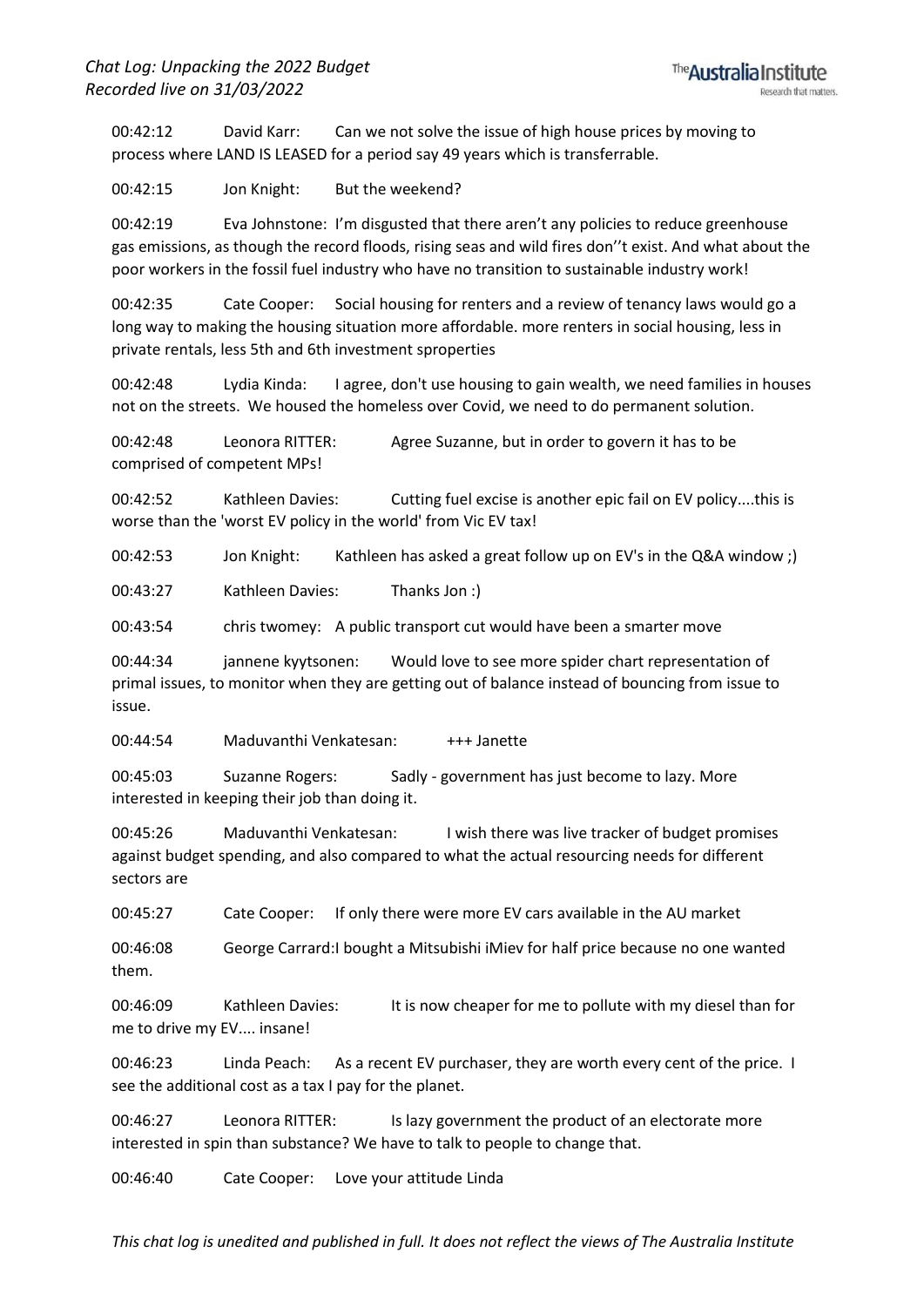00:48:13 Kathleen Davies: Agree - we should all be paying a tax for the planet! And it needs to be non-discriminatory to EVs

00:48:17 Suzanne Rogers: Lenonora - Agreed. Lack of critical thinking and ppl willing to just soak up media BS as well

00:48:18 Jon Knight: Awesome Linda, our EV is ordered, can't wait!

Even with the Vic EV tax it makes sense.

I'd much rather give tax to Victoria to build trains trams and roads than give it to the feds for rorts and bungs.

00:48:20 Maduvanthi Venkatesan: Research should be for the public good, not for commercial value and profit motives

00:48:22 Delia Burrage: The govt underestimates how much their traditional voters in marginal seats care about the climate and the welfare of others.

You can read all about this in Voices of Wentworth's community engagement report: https://www.voicesofwentworth.org/2022-report

00:48:51 jannene kyytsonen: The charging infrastructure for EV's is NOT good enough!!! It is a big negative for consumer uptake. Government spending or incentives for private investment needs to be accelerated.

00:48:59 Rod Stephens: It's all about me stupid.

00:49:02 Bill O'Connell: I bought a hybrid as I live in Armidale NSW and we have only 2 charging stations for EVs but I'm sure my local member BJ will try to improve our infrastructure to facilitate EVs going forward …. NOT

00:49:05 Udo Sarnow: Let Nordic countries subsidies basic research with their taxes and Australia just uses this free research data.

00:51:39 Suzanne Rogers: Accountability about spending is also out the window

00:51:43 Bill O'Connell: CEO of PWC said we're in debt till 2060 on current scenario hahahahahahah

00:52:09 Cate Cooper: Budget deficits are surpluses in the economy

00:52:47 Brendan Mahony: Progressive taxes to discourage excessive executive pay

00:53:01 Jon Knight: note to all -

The charger in an EV is in the car.

If you can find electricity you can charge.

Even a normal 10A socket, the same you plug your phone into will charge a car.

The only thing that varies is speed to charge.

a full tank everyday you leave home if you travel less than 400Km between sleeps.

00:53:08 jannene kyytsonen: A lot of the Defence spending is going to our building a sovereign satellite/ digital economy technology industry capability. It is a tricky balance between NBN ground infrastructure, and satellite coverage for our large sparsely populated land.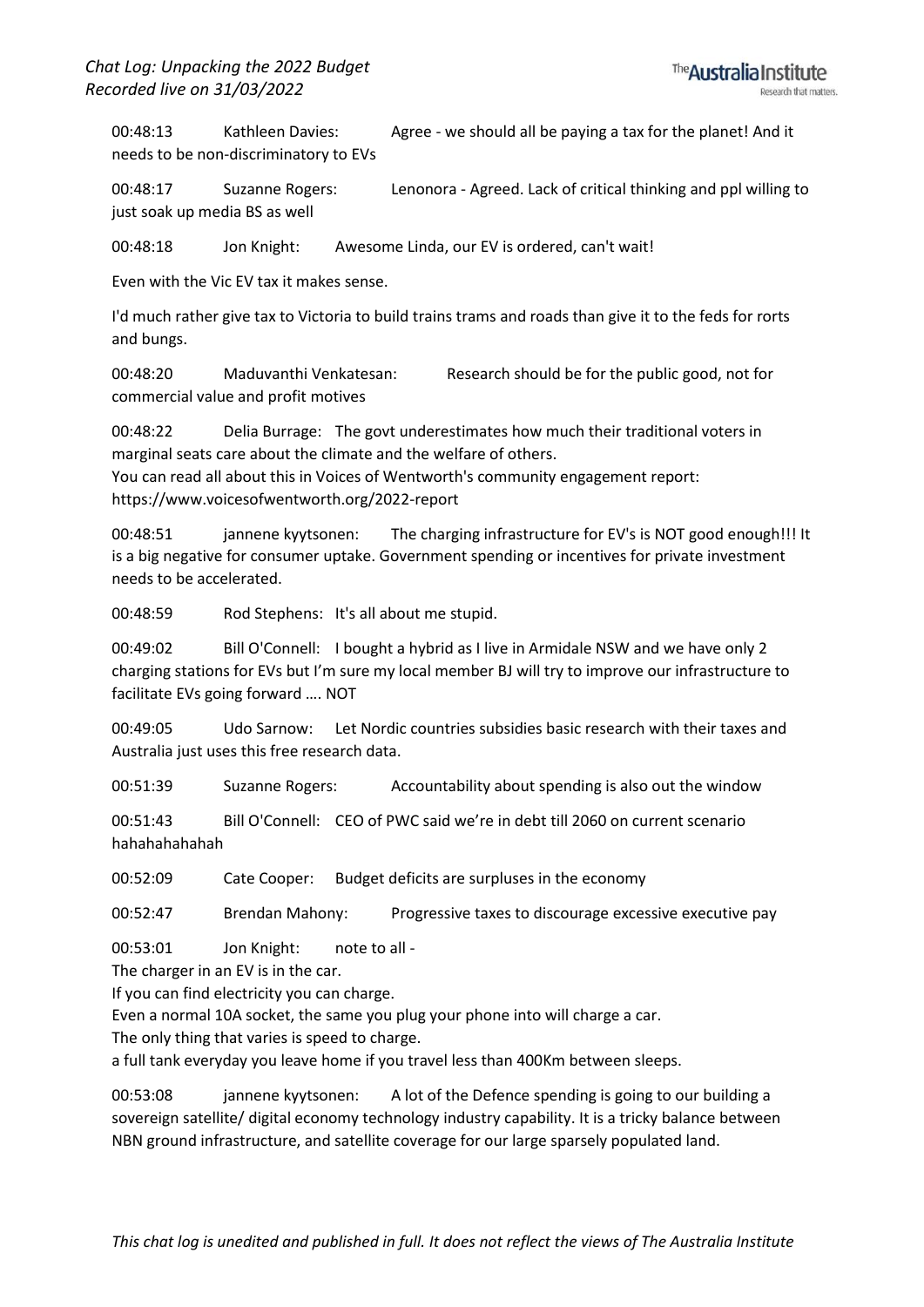00:53:54 Darryl Fallow: @Jannene - I agree about charging infrastructure. I purchased a PHEV for this reason. Most of our travel (~90%+) is pure EV and all our travel in the city is EV mode. The cost of the car was worth every cent - I purchased for the same reason as LindaP.

00:54:19 jannene kyytsonen: @ Jon Knight and how long did you want to wait for your car to charge using standard power point?

00:54:28 Ebony Bennett: You can buy Richard's book here. For 20% off use code AUSINSTITUTE20 at checkout https://publishing.monash.edu/product/big/

00:54:29 Gregory Olsen: One hour? Employed? Madness!!!!

00:54:39 kim darling: How significant is housing and/or housing value in calculating GP?

00:54:56 Suzanne Rogers: Here's a crazy idea - lets change the attitude about Tax. Instead of constantly avoiding it and getting exemptions how about we become proud of paying tax. Proud to support, education, hospitals, gaols, roads etc

00:55:31 Fred Sim: Itd be at least 20 hours

00:56:08 Brendan Mahony: But this statistic can't fit into things like the Philips curve

00:56:11 Amy Brumby: I hate the way people in insecure work get counted in the stats. Govt brag like all these jobs provide hours people can survive on

00:56:19 Fred Sim: Underemployed needs to be measured

00:56:32 Jasper Last: Suzanne -

I think that if there was more public belief that taxes were going to the right places then there would be. I'm sure that tax dodging is disproportionately weighted towards high income earners and corporations

00:56:53 Ann Burns: Suzanne Rogers - too many of us know that really wealthy companies and individuals are minimising tax, so it becomes a game for everyone else.

00:57:01 Udo Sarnow: They have whole departments for that

00:57:02 Jon Knight: Jannene, youd be waiting 8hrs+ on a standard socket. absolutely fine if you plan on going 400Km then staying the night, wake up with a full tank. How often do most people need to go 400Km between sleeps? is it worth the extra cost of fuel and servicing for once or twice a year?

00:57:20 Bill O'Connell: Agreed. Stats on underemployed need to be publicised

00:57:22 Gregory Olsen: Agreed, Richard and Matt. :-)

00:57:25 Cate Cooper: How about we add a para on the tax assessment doc that explains what your tax has provided?

00:58:10 Cate Cooper: EG: 2 teachers or nurses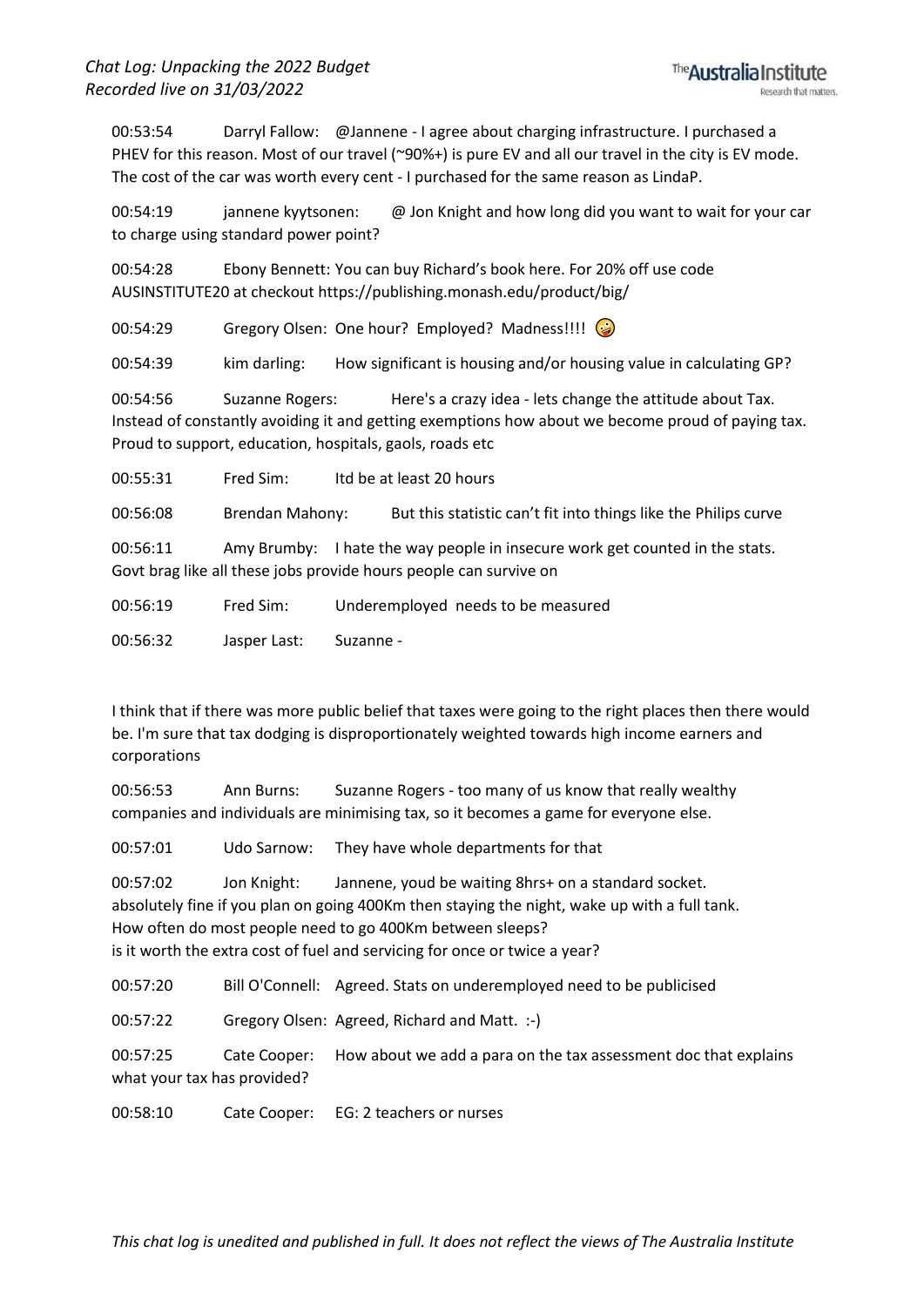00:58:26 Jasper Last: because given the current political spending and climate it's not in their interest to publicise where your money is going. and even if they did would you trust they were being truthful and not obfuscating their spending?

00:58:27 Suzanne Rogers: Yes - wouldn't it be fun if the high income earners started to compete about how much tax they put into society rather than not.

00:59:04 jannene kyytsonen: The use of labour hire and casual work is an environment ripe for exploitation

00:59:38 Leonora RITTER: How will I react to being told my tax went into fossil fuel subsidies, politicians' travel, nuclear submarines…?

00:59:58 Paula Gleeson: Not to mention that they are leaving university with \$\$\$\$\$ of debt

01:00:09 Suzanne Rogers: Jasper - no. And that's why we need parties like the Aust Dems back - they are all about accountability

01:00:54 Rod Stephens: Terrible inequity!!! Backbenchers ONLY get paid \$200K + Wonder if their having problems buying a house?

01:02:43 Larissa Fedunik:The government does give a yearly tax breakdown about where our taxes (supposedly) went. Welfare and health always appear first with the majority of our money going there, apparently. Down the bottom you see a significant portion going to Other\* - maybe that's where all the subsidies to the private sector like fossil fuel companies goes...

01:02:59 Jasper Last: Suzanne -

accountability is key, I think more public interest in sources like the Australia institute, Michael west, independent Australia and more political literacy interest generally

01:03:35 jannene kyytsonen: The old "economies of scale" models are not working as rapid iterative design to new technologies make investment and inventory holding too risky

01:04:01 Jasper Last: people seem to complain about all sorts of problems they face which government could solve but don't want to be educated to make the right decisions. the problem is exacerbated by the relationship between media organisations, corporations and government and the money and people flowing between them

01:04:19 Cate Cooper: That's the point Leonora

01:04:46 Amy Brumby: That would require this Govt to actually have some brains, and care about long term Australia.

01:07:28 Rod Stephens: You've got to support your donors!!!!!!!

01:07:28 Cate Cooper: profit for donors, family and mates

01:07:32 Gregory Olsen: Excellent points, Richard. Sheer madness from the fossil fools running the place!!! :-(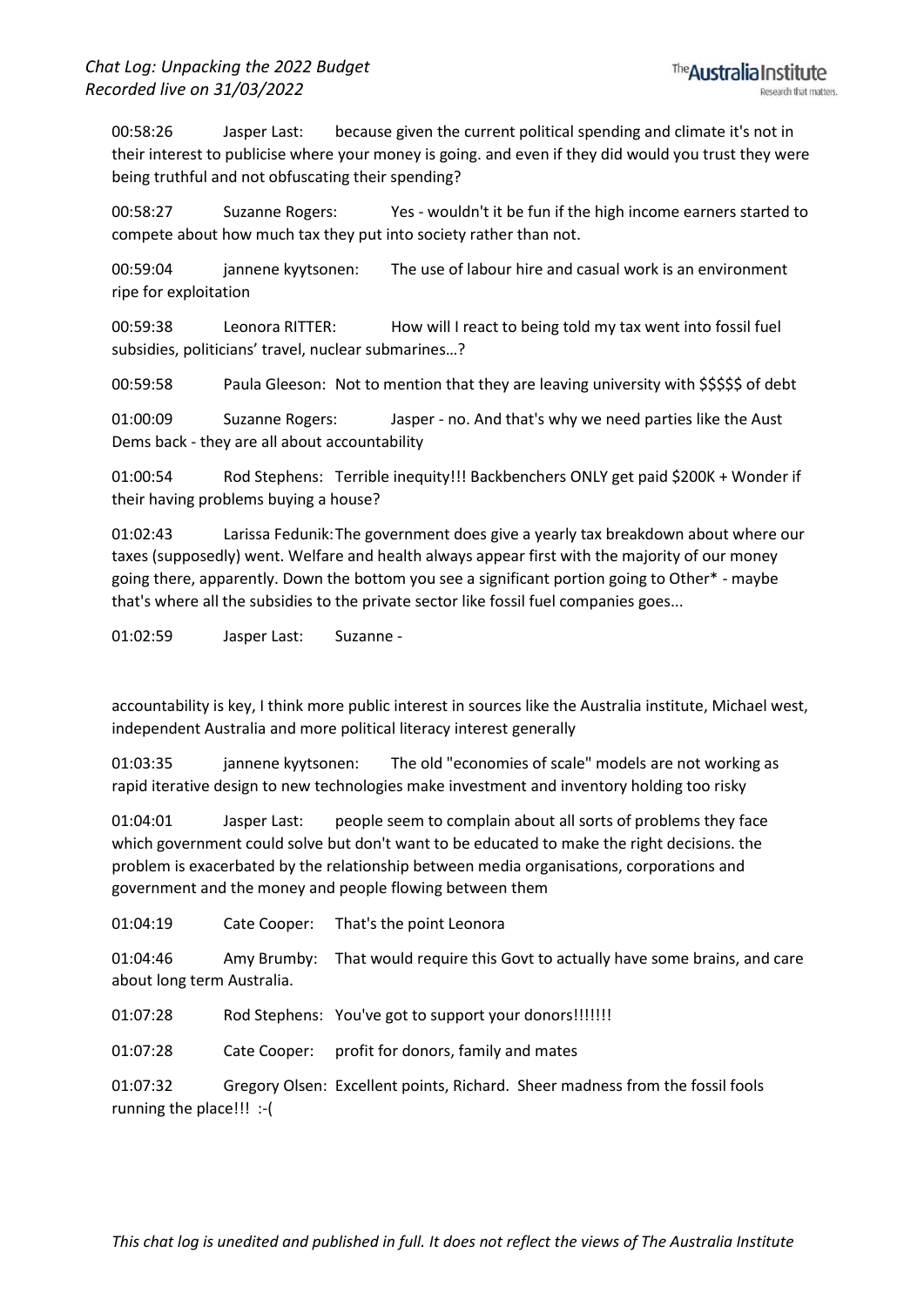01:07:33 Leonora RITTER: I understand that is the point, Cate. Have wondered what would happen if a % of our tax could be directed at our discretion (indicated on tax return?). I like to imagine most would go to health, education, social welfare or critical infrastructure.

01:08:01 Alexander Peel: Can panellists/people recognise that in the absence of federal leadershio every State is doing a bucket load on climate/renewables

Just a note that it's not all about the federal government

01:08:03 Cate Cooper: That would be a great solution - tax pater decided funding!

01:08:10 Delia Burrage: Older people in marginal LNP seats care deeply about the climate. Two polls:

recent: https://theconversation.com/the-wentworth-project-polling-shows-voters-prefer-albanesefor-pm-and-put-climate-issue-first-in-teal-battle-179839 and pre-last election:

https://australiainstitute.org.au/post/wentworth-exit-poll-shows-climate-and-coal-are-key-issues-inliberal-vote-collapse/

| 01:08:12 | Cate Cooper:  | *paver                                 |
|----------|---------------|----------------------------------------|
| 01:08:19 | Ruth Ragless: | #Statecapture by fossil fuel interests |
| 01:08:27 | Jon Knight:   | "dodgy carbon credits"                 |

when scotty says 'we'll do it the Australian way'

I'm confident this is what he means.

.

01:08:58 Gregory Olsen: Leonora, public spending is a policy decision. It is not constrained by the tax take. :-)

01:10:39 Leonora RITTER: Gregory, I admit I am no economist - so where does my tax go?

01:11:23 Cate Cooper: maybe that's why our birth rate is declining?

01:11:32 Gregory Olsen: Cate, tax doesn't pay for stuff. Tax takes money out of the economy. Federal Government spending cones first and they are not constrained financially to spend in the public interest. :-)

01:11:53 Suzanne Rogers: The inequity in women's pay, superannuation etc is insane. After all this time being directly part of the work force why is equality so hard.

01:12:12 Cate Cooper: That's the MMT line Gregory - I agree that taxes should be used to shape behaviour

01:12:29 Cate Cooper: But I'd also like to have a say in that expenditure

01:12:35 Elizabeth Attard: Thanks, a so informative discussion!